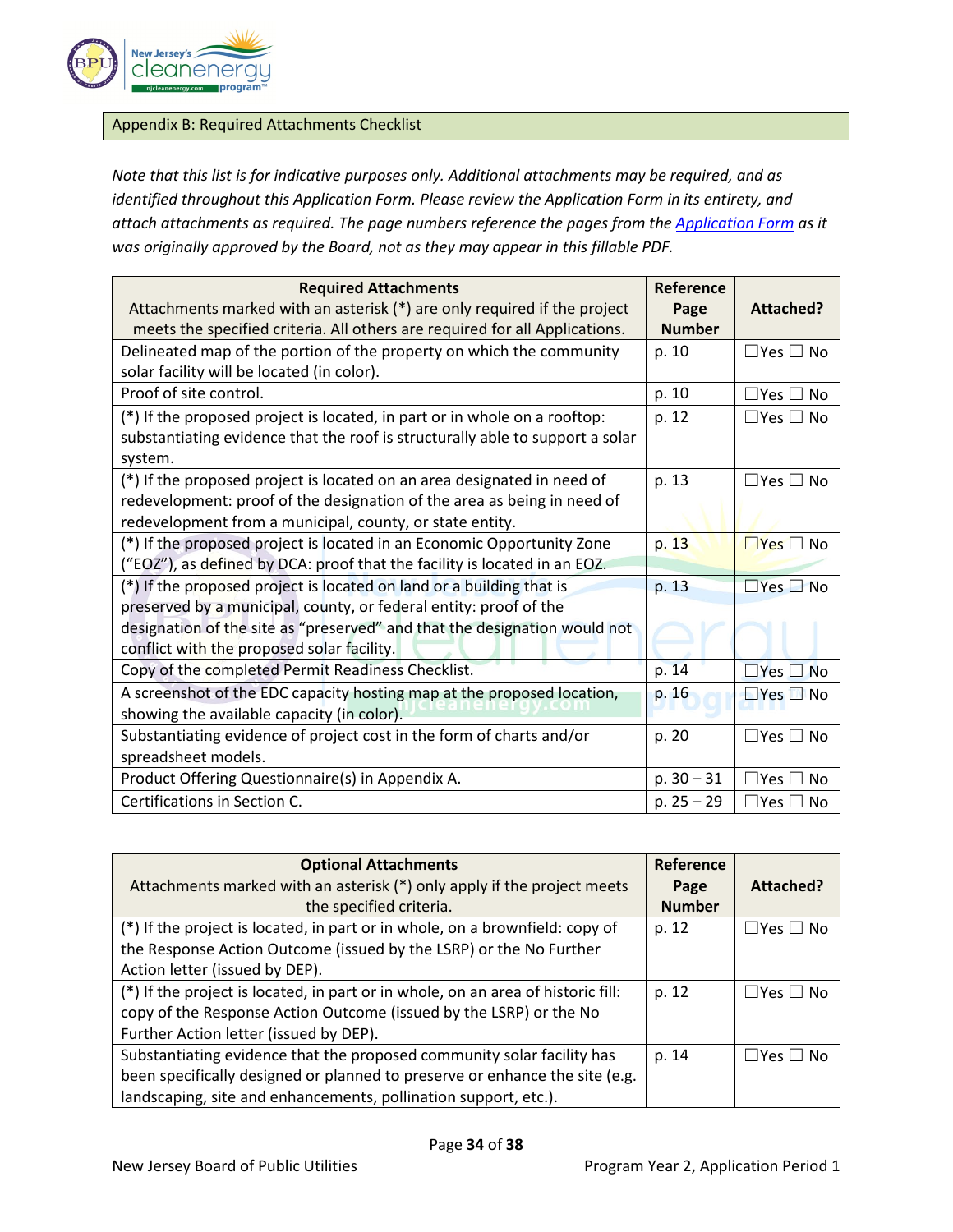

| Proof of a meeting with NJDEP Office of Permitting and Project Navigation                              | p. 14        | $\Box$ Yes $\Box$ No       |
|--------------------------------------------------------------------------------------------------------|--------------|----------------------------|
| ("OPPN"), if applicable.<br>(*) Proof of a meeting with OPPN is optional, except for projects that are |              |                            |
| in part or in whole a floating solar project.                                                          |              |                            |
| (*) If the Applicant met with OPPN (formerly PCER) during PY1, and there                               |              |                            |
| have been no changes to the project or site characteristics, include any                               |              |                            |
| comments received from OPPN on the PY1 Application.                                                    |              |                            |
| Permits received for this site or project.                                                             | p. 15        | $\Box$ Yes $\Box$ No       |
| Evidence of experience on projects serving LMI communities or                                          | p.16         | $\Box$ Yes $\Box$ No       |
| partnerships with organizations that have experience serving LMI                                       |              |                            |
| communities                                                                                            |              |                            |
| (*) If an affordable housing provider is seeking to qualify as an LMI                                  | p. 17        | $\Box$ Yes $\Box$ No       |
| subscriber for purposes of the community solar project: signed affidavit                               |              |                            |
| from the affordable housing provider that the specific, substantial,                                   |              |                            |
| identifiable, and quantifiable long-term benefits from the community                                   |              |                            |
| solar subscription will be passed through to their residents/tenants.                                  |              |                            |
| (*) If the account holder of a master meter will subscribe on behalf of its                            | p. 17        | $\Box$ Yes $\Box$ No       |
| tenants: signed affidavit from the account holder that the specific,                                   |              |                            |
| identifiable, sufficient, and quantifiable benefits from the community                                 |              |                            |
| solar subscription will be passed through to the tenants                                               |              |                            |
| Evidence that the proposed project is being developed by or in                                         | p. 19        | $\Box$ Yes $\Box$ No       |
| partnership and collaboration with the municipality in which the project is                            |              |                            |
| located.                                                                                               |              |                            |
| Evidence that the proposed project is being developed in partnership or                                | $p. 19 - 20$ | $\Box$ Yes $\Box$ No       |
| collaboration with one or more local community organization(s) and/or                                  |              |                            |
| affordable housing providers in the area in which the project is located.                              |              |                            |
| Evidence that the proposed project is being developed with support and                                 | p. 20        | $\square$ Yes $\square$ No |
| in consultation with the community in which the project is located.                                    |              |                            |
| (*) If the project is seeking an exemption from the 10-subscriber                                      | p. 22        | $\Box$ Yes $\Box$ No       |
| minimum rule: supporting documents if needed.                                                          |              |                            |

| <b>Required Attachments for Exemptions</b>                                                                                                                                                                                                                                                                                                                                                                                                               | Reference<br>Page<br><b>Number</b> | Attached?            |
|----------------------------------------------------------------------------------------------------------------------------------------------------------------------------------------------------------------------------------------------------------------------------------------------------------------------------------------------------------------------------------------------------------------------------------------------------------|------------------------------------|----------------------|
| If the Applicant is a government entity (municipal, county, or state), and<br>the community solar developer will be selected by the Applicant via a<br>Request for Proposals (RFP), Request for Quotations (RFQ), or other<br>bidding process:<br>Attach a letter from the Applicant describing the bidding process<br>⇨<br>and a copy of the request for bids (RFP, RFQ, or other bidding<br>document) that is ready to be issued if project is granted | p. 22                              | $\Box$ Yes $\Box$ No |
| conditional approval by the Board.<br>If the proposed community solar project is located, in part or in whole, on<br>Green Acres preserved open space or on land owned by NJDEP.<br>Attach special authorization from NJDEP for the site to host a<br>⇨<br>community solar facility.                                                                                                                                                                     | p. 11                              | $\Box$ Yes $\Box$ No |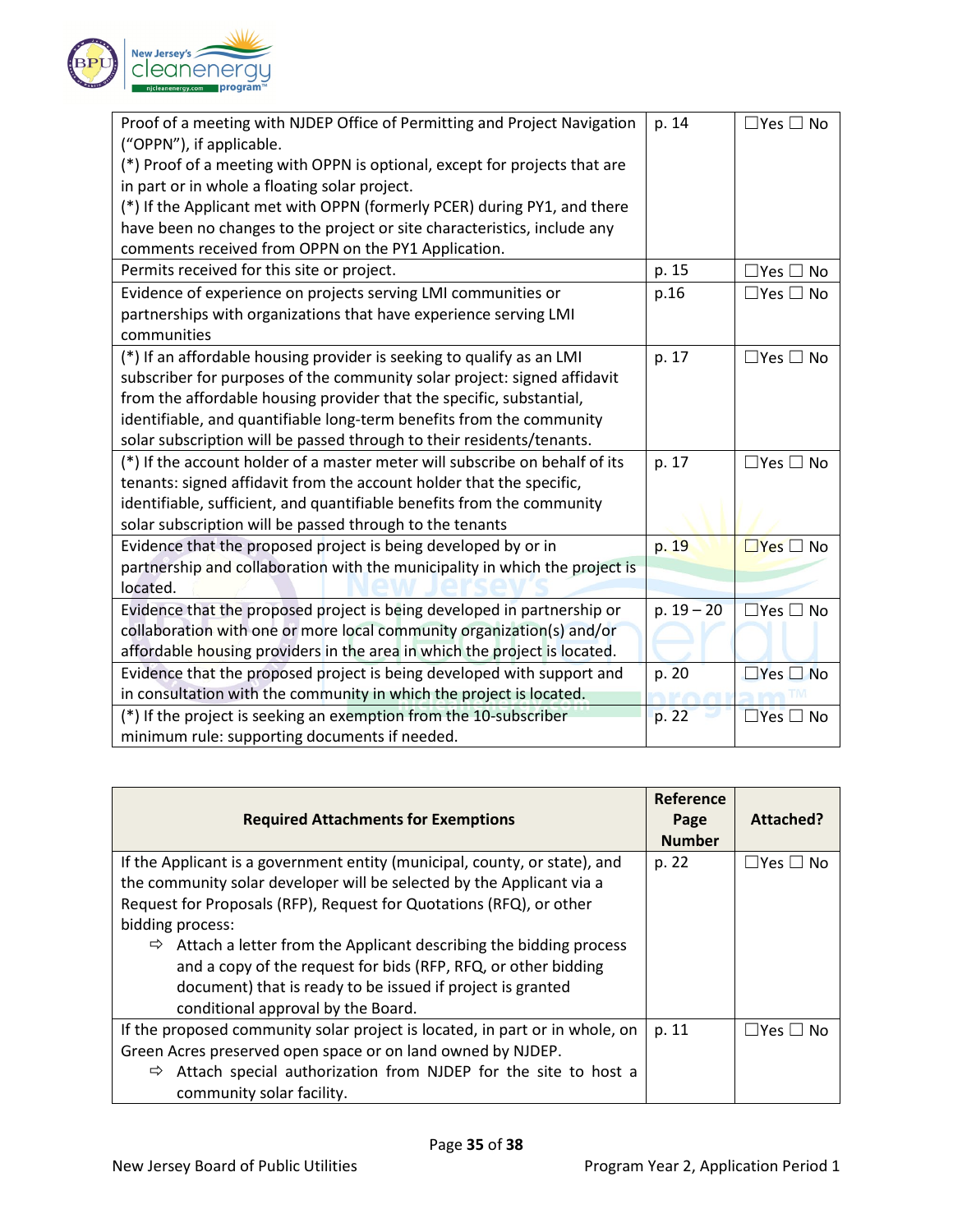

| If the proposed community solar project has received, in part or in whole,        | p. 22 | ⊥Yes 凵 No                  |
|-----------------------------------------------------------------------------------|-------|----------------------------|
| a subsection (t) conditional certification from the Board prior to February       |       |                            |
| 19, 2019.                                                                         |       |                            |
| Attach a signed affidavit that the Applicant will immediately<br>⇨                |       |                            |
| withdraw the applicable subsection (t) conditional certification if               |       |                            |
| the proposed project is approved by the Board for participation in                |       |                            |
| the Community Solar Energy Pilot Program.                                         |       |                            |
| If the proposed community solar project plans to operate as a municipal           |       |                            |
| opt-out project, contingent on the Board's approval the relevant proposed         |       |                            |
| rules.                                                                            |       |                            |
| Attach a copy of the municipal ordinance or resolution allowing the<br>⇨          | p. 23 | $\square$ Yes $\square$ No |
| development, ownership, and operation an opt-out community                        |       |                            |
| solar project, contingent on the proposed rules being approved by                 |       |                            |
| the Board                                                                         |       |                            |
| Attach an affidavit that the municipal project owner will comply<br>$\Rightarrow$ | p. 24 | $\Box$ Yes $\Box$ No       |
| with all applicable rules and regulations, particularly those relating            |       |                            |
| to consumer privacy and consumer protection.                                      |       |                            |

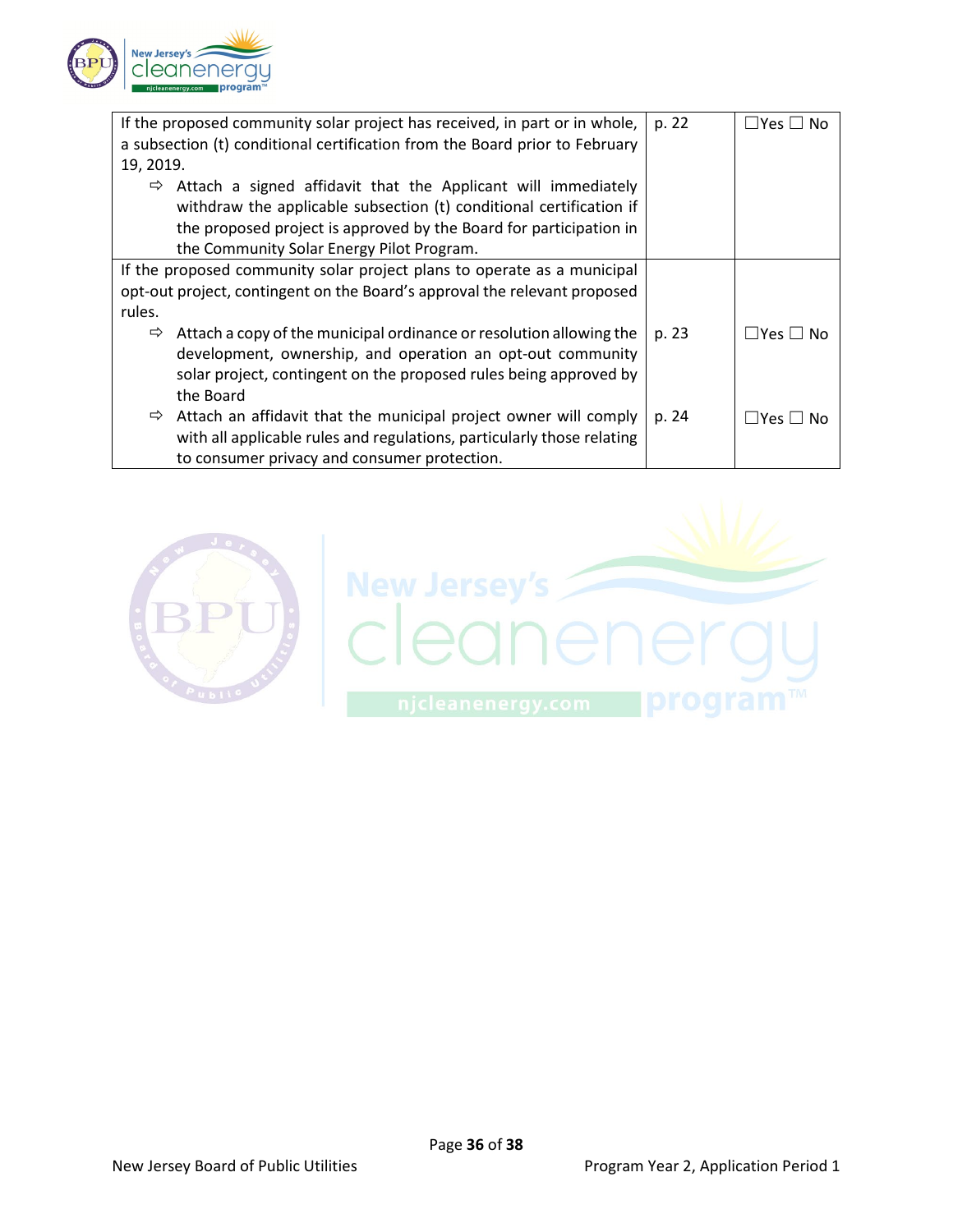

## Appendix C: Evaluation Criteria

The Evaluation Criteria chart below lists the various categories that the Board will consider in evaluating project Applications. Projects must score a minimum of 50 points total in order to be considered for participation in the Community Solar Energy Pilot Program. Projects that score above 50 points will be awarded program capacity in order, starting with the highest-scoring project and proceeding to the lowest-scoring project, until the capacity for each EDC territory is filled. The last project to be selected by the Board will be granted conditional approval for its full capacity.

| <b>Evaluation Criteria</b>                                                                                                                       | <b>Max. Points</b>           |
|--------------------------------------------------------------------------------------------------------------------------------------------------|------------------------------|
|                                                                                                                                                  | (total possible points: 100) |
| Low- and Moderate-Income and Environmental Justice Inclusion                                                                                     | 25                           |
| Higher preference: LMI project                                                                                                                   |                              |
| <b>Siting</b>                                                                                                                                    | 20                           |
| Higher preference, e.g.: landfills, brownfields, areas of historic fill,                                                                         |                              |
| rooftops, parking lots, parking decks, canopies over impervious surfaces<br>(e.g. walkway), former sand and gravel pits, floating solar on water |                              |
| bodies at sand and gravel pits that have little to no established floral                                                                         |                              |
| and faunal resources (*)                                                                                                                         |                              |
| Medium preference, e.g.: floating solar on water bodies at water                                                                                 |                              |
| treatment plants that have little to no established floral and faunal                                                                            |                              |
| resources (*)                                                                                                                                    | possible<br>bonus<br>Max.    |
| No Points, e.g.: preserved lands, wetlands, forested areas, farmland                                                                             | points: 3                    |
|                                                                                                                                                  |                              |
| Bonus points for site enhancements, e.g. landscaping, land                                                                                       | possible<br>Max.<br>bonus    |
| enhancement, pollination support (**)                                                                                                            | points: 2                    |
| Bonus points if project is located in a redevelopment area or an                                                                                 |                              |
| economic opportunity zone (**)                                                                                                                   |                              |
|                                                                                                                                                  |                              |
| *Note: Applicants with a floating solar project must meet with DEP                                                                               |                              |
| prior to submitting an Application, and take special notice of DEP's<br>siting guidelines.                                                       |                              |
|                                                                                                                                                  |                              |
| The siting criteria for floating solar located at sand and gravel pits that                                                                      |                              |
| have little to no established floral and faunal resources has been moved                                                                         |                              |
| from "medium preference" to "higher preference" per a Board Order<br>dated January 7, 2021.                                                      |                              |
|                                                                                                                                                  |                              |
| **Note: bonus points will only be available for projects in the "higher"                                                                         |                              |
| or "medium" preference siting categories. Projects in the "No Points"                                                                            |                              |
| siting categories are not eligible for bonus points.                                                                                             |                              |
|                                                                                                                                                  |                              |